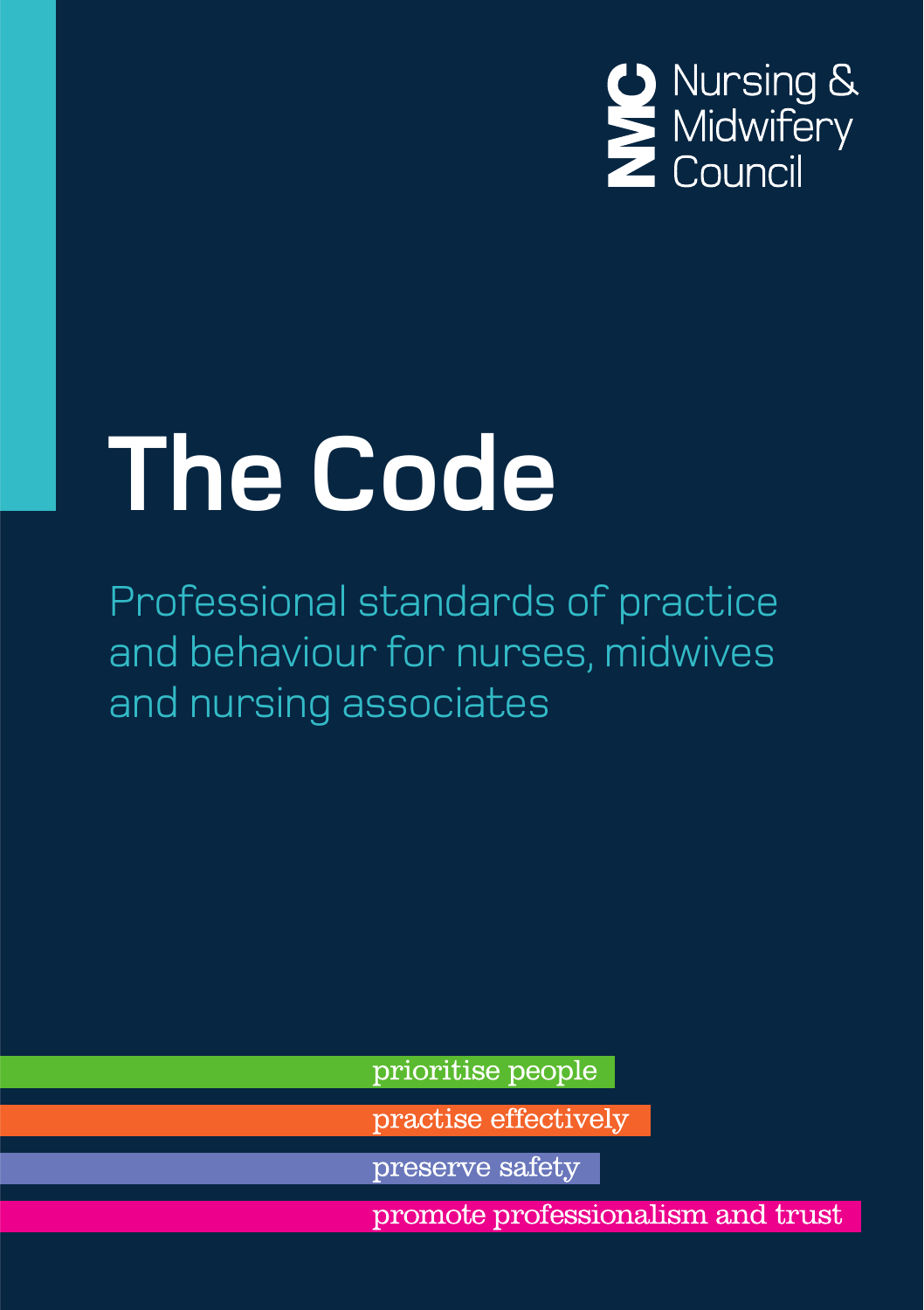### About us

The Nursing and Midwifery Council exists to protect the public. We do this by making sure that only those who meet our requirements are allowed to practise as a nurse or midwife in the UK, or a nursing associate in England. We take action if concerns are raised about whether a nurse, midwife or nursing associate is fit to practise.

**It is against the law to claim to be, or to practise as, a nurse or midwife in the UK, or as a nursing associate in England, if you are not on the relevant part of our register.**

It is also a criminal offence for anyone who, with intent to deceive, causes or permits someone else to falsely represent them as being on the register, or makes a false representation about them being on the NMC register.

Publication date: 29 January 2015 Effective from: 31 March 2015

Updated to reflect the regulation of nursing associates: 10 October 2018

### **A note on this version of the Code**

All regulators review their Codes from time to time to make sure they continue to reflect public expectations. This new version of the Code is substantially similar to the 2015 version, but it has been updated to reflect our new responsibilities for the regulation of nursing associates. In joining the register, nursing associates will uphold the Code.

The current versions of our Code, standards and guidance can always be found on our website. Those on our register should make sure they are using the most up to date version of the Code.

For more information about the Code, please visit: www.nmc.org.uk/code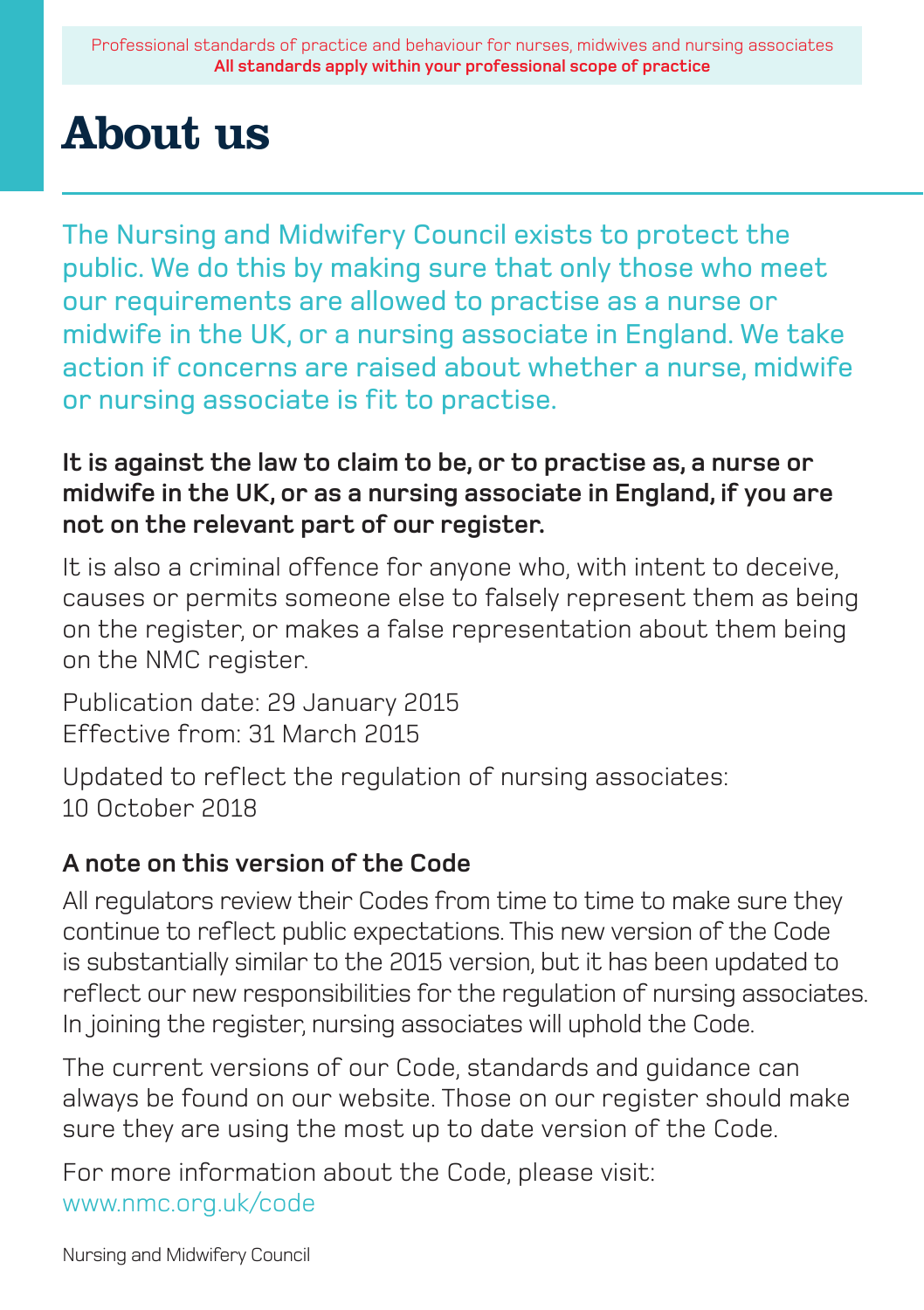### Introduction

The Code contains the professional standards that registered nurses, midwives and nursing associates<sup>1</sup> must uphold. Nurses, midwives and nursing associates must act in line with the Code, whether they are providing direct care to individuals, groups or communities or bringing their professional knowledge to bear on nursing $^{\mathsf{2}}$  and midwifery practice in other roles, such as leadership, education, or research. The values and principles set out in the Code can be applied in a range of different practice settings, but they are not negotiable or discretionary.

Our role is to set the standards in the Code, but these are not just our standards. They are the standards that patients and members of the public tell us they expect from health professionals. They are the standards shown every day by those on our register.

When joining our register, and then renewing their registration, nurses, midwives and nursing associates commit to upholding these standards. This commitment to professional standards is fundamental to being part of a profession. We can take action if those on our register fail to uphold the Code. In serious cases, this can include removing them from the register.

*<sup>1.</sup> Anyone practising as a registered nurse or midwife in the UK, or a nursing associate in England, has to be registered with us. The nursing associate role is being used only in England.*

*<sup>2.</sup> We have used the word 'nursing' in this document to apply to the work of nurses and nursing associates. Nursing associates are a distinct profession with their own part of our register, but they are part of the nursing team.*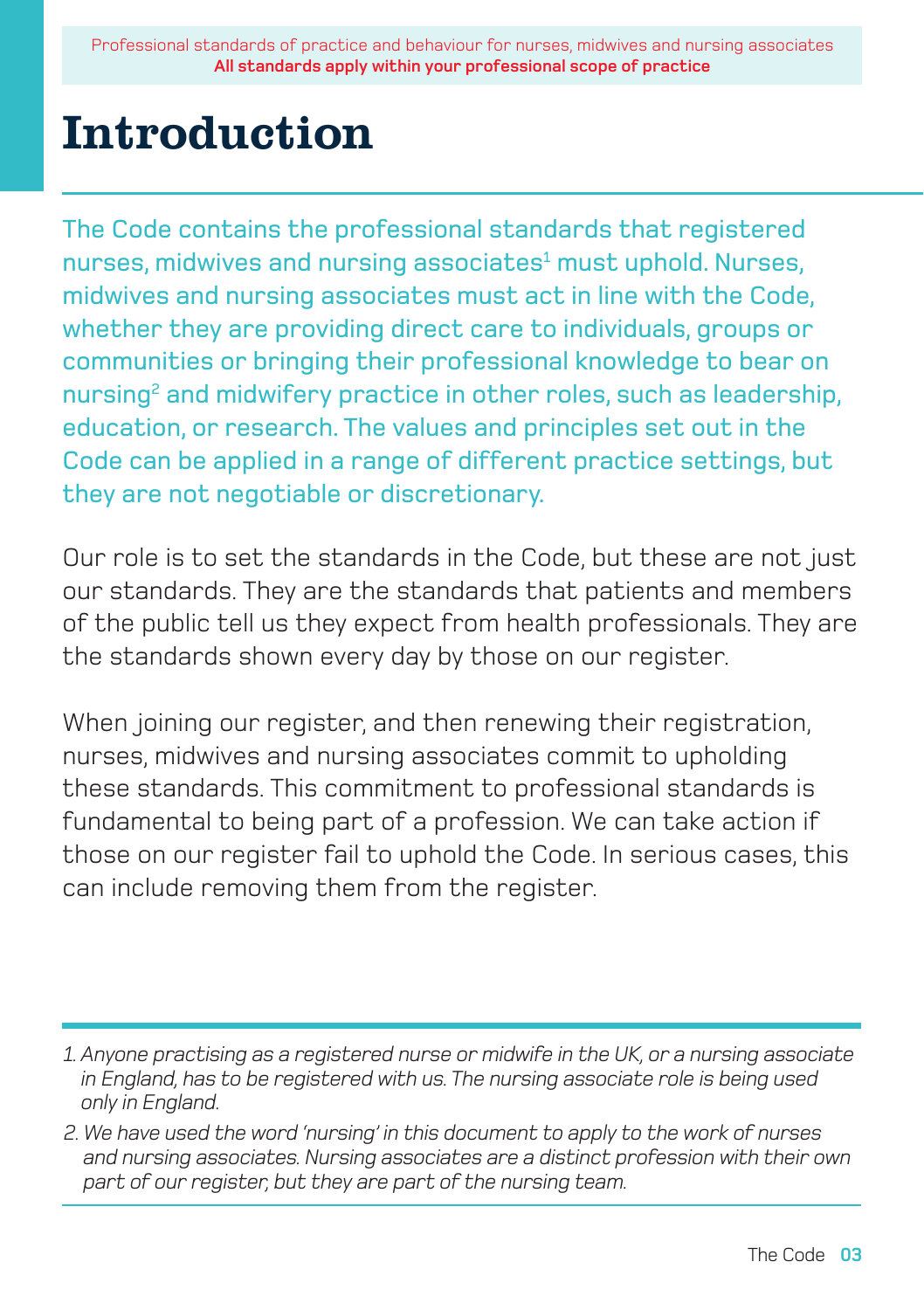The Code sets out common standards of conduct and behaviour for those on our register. This provides a clear, consistent and positive message to patients, service users and colleagues about what they can expect of those who provide nursing or midwifery care.

The professions we regulate have different knowledge and skills, set out in three distinct standards of proficiency. They can work in diverse contexts and have different levels of autonomy and responsibility. However, all of the professions we regulate exercise professional judgement and are accountable for their work.

Nurses, midwives and nursing associates uphold the Code within the limits of their competence. This means, for example, that while a nurse and nursing associate will play different roles in an aspect of care, they will both uphold the standards in the Code within the contribution they make to overall care. The professional commitment to work within one's competence is a key underpinning principle of the Code (see section 13) which, given the significance of its impact on public protection, should be upheld at all times.

In addition, nurses, midwives and nursing associates are expected to work within the limits of their competence, which may extend beyond the standards they demonstrated in order to join the register.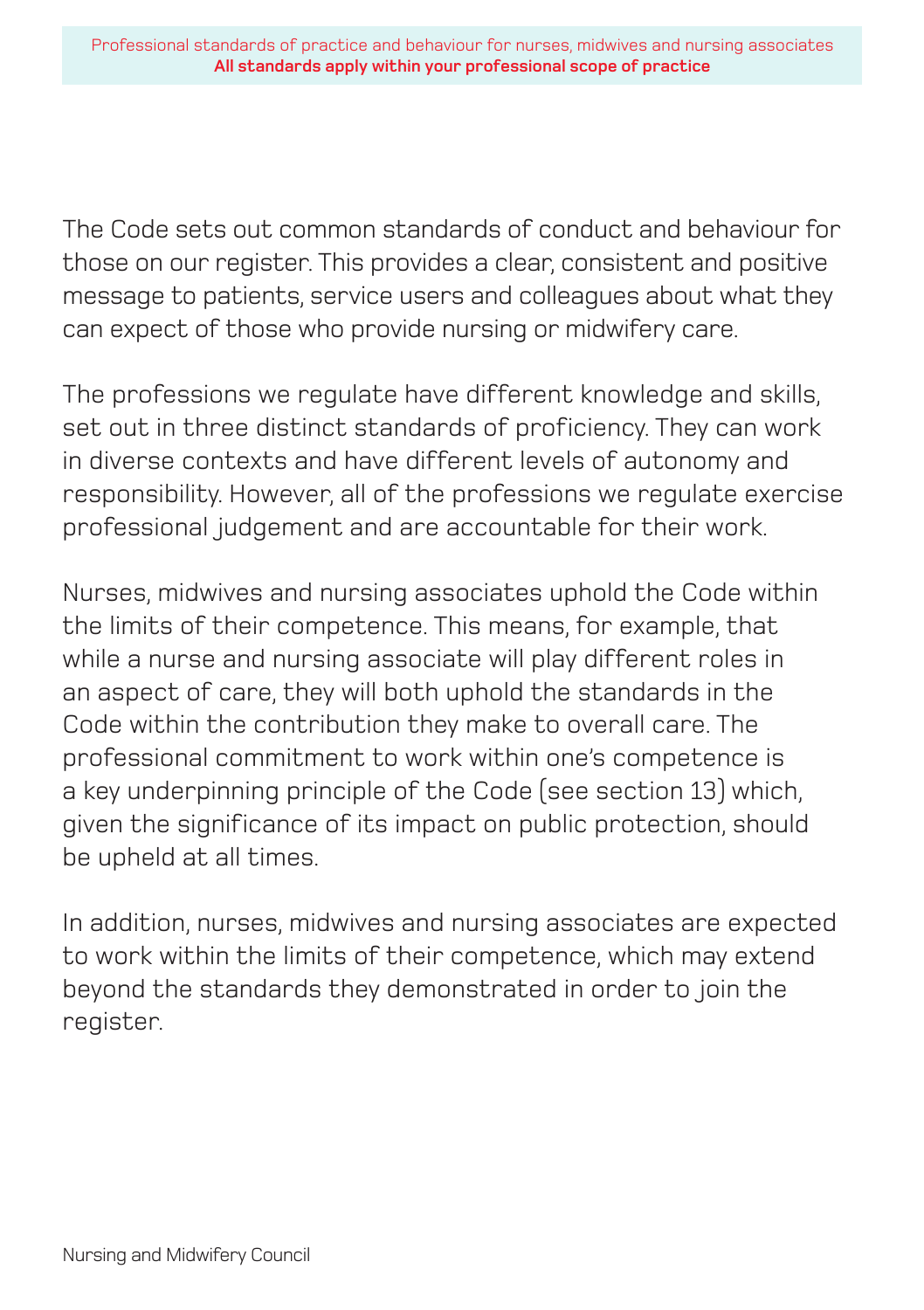The Code should be useful for everyone who cares about good nursing and midwifery.

- Patients and service users, and those who care for them, can use it to provide feedback to nurses, midwives and nursing associates about the care they receive.
- Those on our register can use it to promote safe and effective practice in their place of work.
- Employer organisations should support their staff in upholding the standards in their professional Code as part of providing the quality and safety expected by service users and regulators.
- Educators can use the Code to help students understand what it means to be a registered professional and how keeping to the Code helps to achieve that.

For the many committed and expert practitioners on our register, this Code should be seen as a way of reinforcing professionalism. Through revalidation, nurses, midwives and nursing associates provide evidence of their continued ability to practise safely and effectively. The Code is central to the revalidation process as a focus for professional reflection. This gives the Code significance in the professional life of those on our register, and raises its status and importance for employers.

The Code contains a series of statements that taken together signify what good practice by nurses, midwives and nursing associates looks like. It puts the interests of patients and service users first, is safe and effective, and promotes trust through professionalism.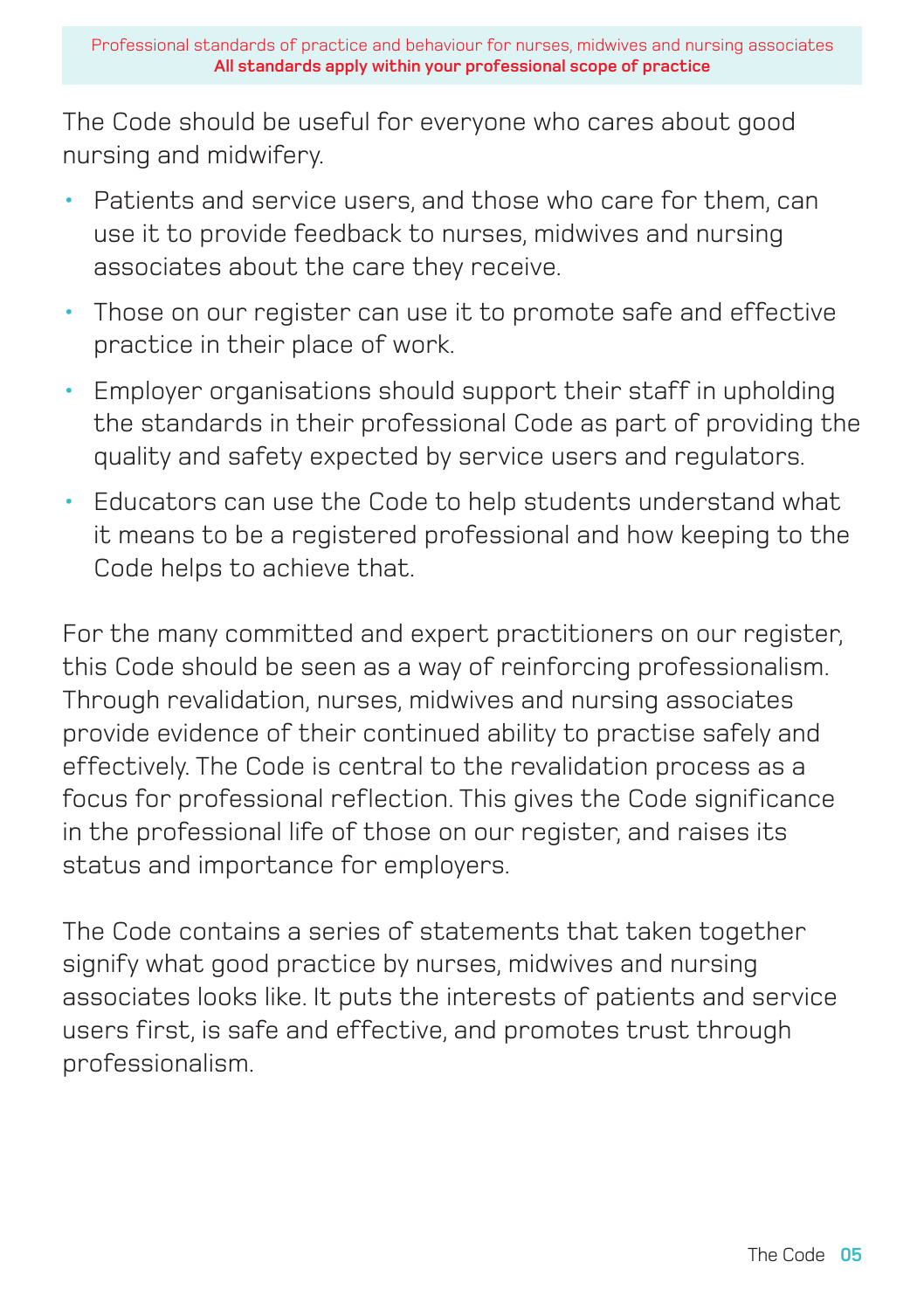# Prioritise people

You put the interests of people using or needing nursing or midwifery services first. You make their care and safety your main concern and make sure that their dignity is preserved and their needs are recognised, assessed and responded to. You make sure that those receiving care are treated with respect, that their rights are upheld and that any discriminatory attitudes and behaviours towards those receiving care are challenged.

### **1 Treat people as individuals and uphold their dignity**

To achieve this, you must:

- 1.1 treat people with kindness, respect and compassion
- 1.2 make sure you deliver the fundamentals of care effectively
- 1.3 avoid making assumptions and recognise diversity and individual choice
- 1.4 make sure that any treatment, assistance or care for which you are responsible is delivered without undue delay
- 1.5 respect and uphold people's human rights

### **2 Listen to people and respond to their preferences and concerns**

To achieve this, you must:

- 2.1 work in partnership with people to make sure you deliver care effectively
- 2.2 recognise and respect the contribution that people can make to their own health and wellbeing

*The fundamentals of care include, but are not limited to, nutrition, hydration, bladder and bowel care, physical handling and making sure that those receiving care are kept in clean and hygienic conditions. It includes making sure that those receiving care have adequate access to nutrition and hydration, and making sure that you provide help to those who are not able to feed themselves or drink fluid unaided.*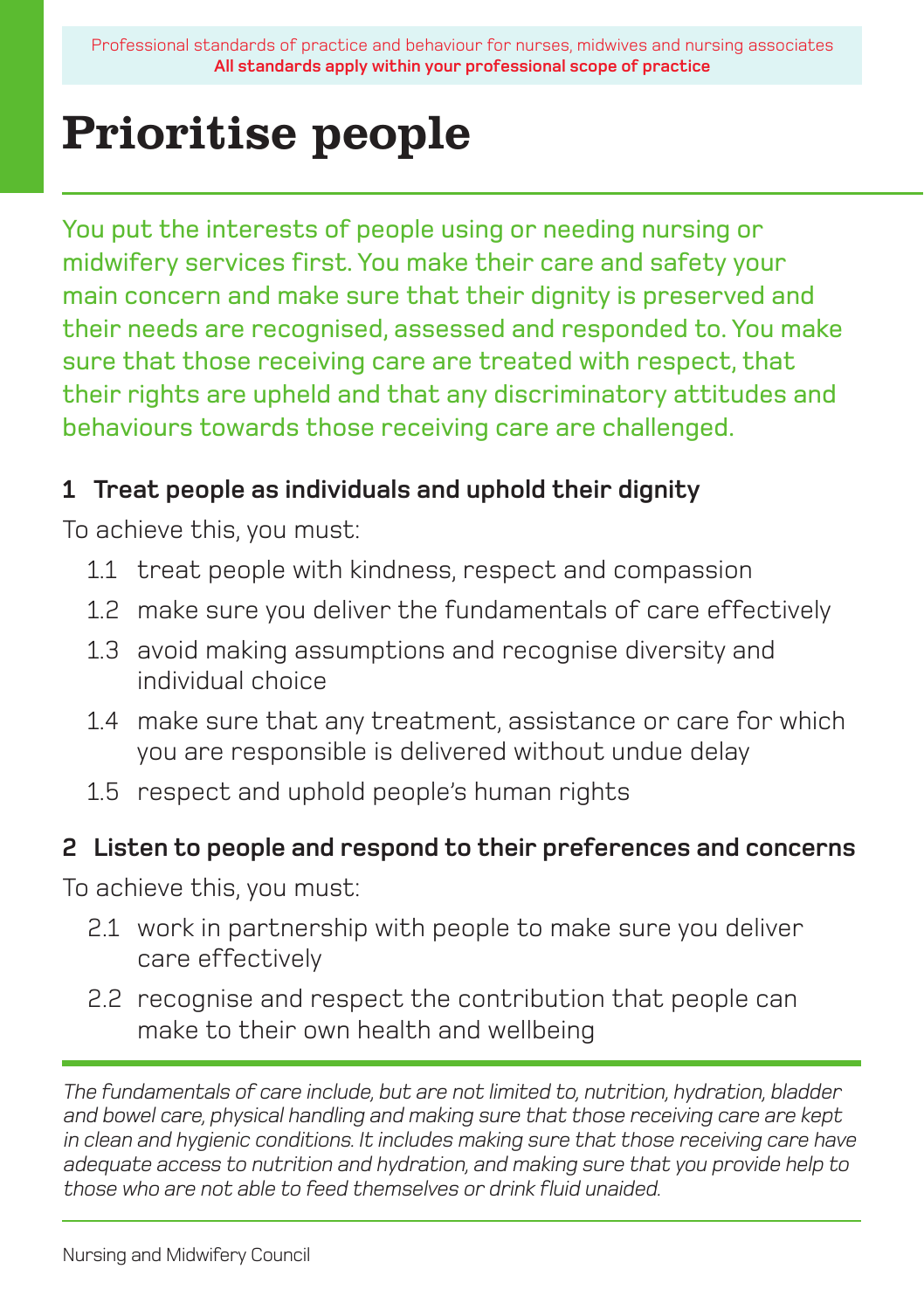- 2.3 encourage and empower people to share in decisions about their treatment and care
- 2.4 respect the level to which people receiving care want to be involved in decisions about their own health, wellbeing and care
- 2.5 respect, support and document a person's right to accept or refuse care and treatment
- 2.6 recognise when people are anxious or in distress and respond compassionately and politely

### **3 Make sure that people's physical, social and psychological needs are assessed and responded to**

To achieve this, you must:

- 3.1 pay special attention to promoting wellbeing, preventing illhealth and meeting the changing health and care needs of people during all life stages
- 3.2 recognise and respond compassionately to the needs of those who are in the last few days and hours of life
- 3.3 act in partnership with those receiving care, helping them to access relevant health and social care, information and support when they need it
- 3.4 act as an advocate for the vulnerable, challenging poor practice and discriminatory attitudes and behaviour relating to their care

### **4 Act in the best interests of people at all times**

- 4.1 balance the need to act in the best interests of people at all times with the requirement to respect a person's right to accept or refuse treatment
- 4.2 make sure that you get properly informed consent and document it before carrying out any action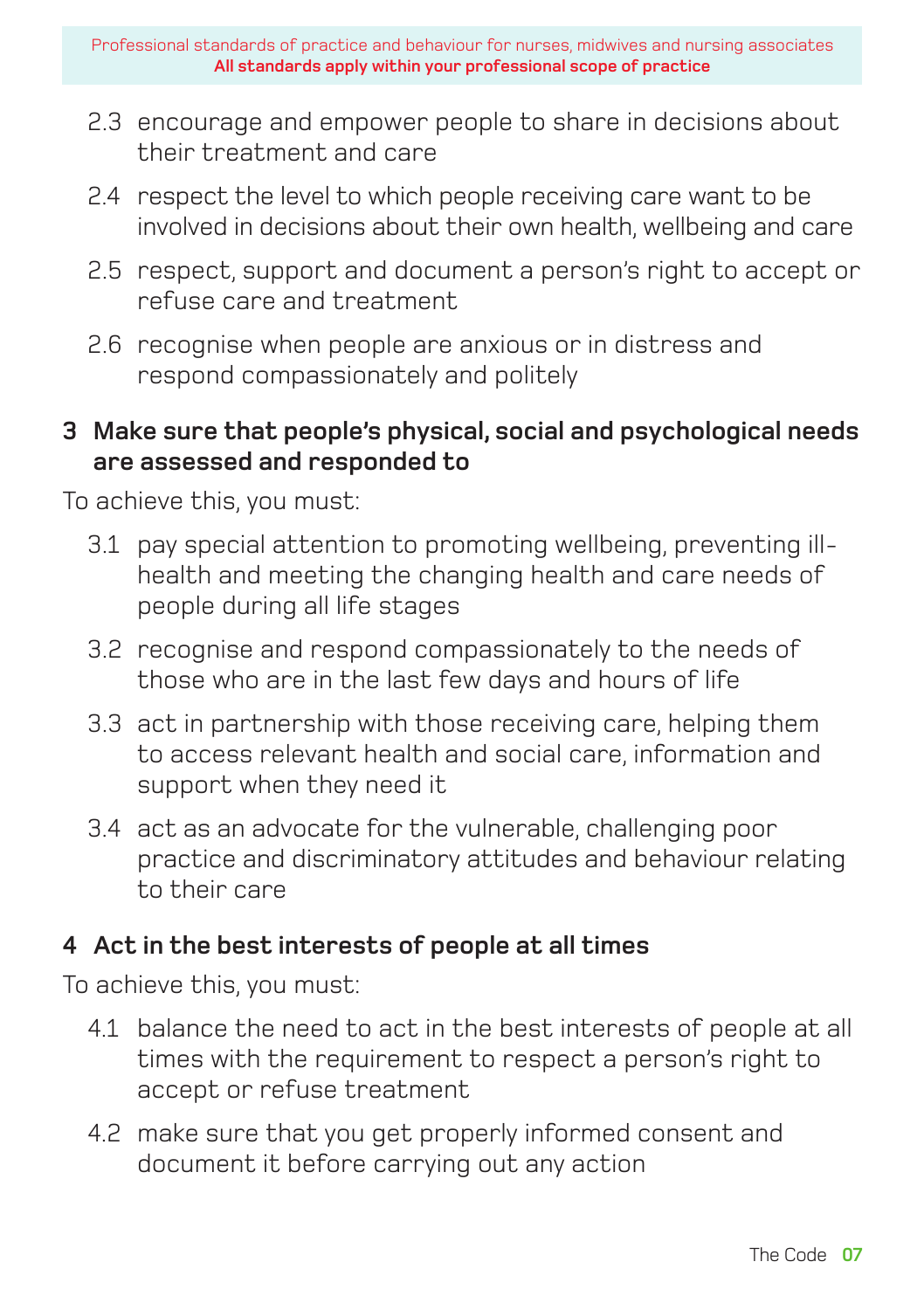- 4.3 keep to all relevant laws about mental capacity that apply in the country in which you are practising, and make sure that the rights and best interests of those who lack capacity are still at the centre of the decision-making process
- 4.4 tell colleagues, your manager and the person receiving care if you have a conscientious objection to a particular procedure and arrange for a suitably qualified colleague to take over responsibility for that person's care

### **5 Respect people's right to privacy and confidentiality**

As a nurse, midwife or nursing associate, you owe a duty of confidentiality to all those who are receiving care. This includes making sure that they are informed about their care and that information about them is shared appropriately.

To achieve this, you must:

- 5.1 respect a person's right to privacy in all aspects of their care
- 5.2 make sure that people are informed about how and why information is used and shared by those who will be providing care
- 5.3 respect that a person's right to privacy and confidentiality continues after they have died
- 5.4 share necessary information with other health and care professionals and agencies only when the interests of patient safety and public protection override the need for confidentiality
- 5.5 share with people, their families and their carers, as far as the law allows, the information they want or need to know about their health, care and ongoing treatment sensitively and in a way they can understand

*You can only make a 'conscientious objection' in limited circumstances. For more information, please visit our website at* www.nmc.org.uk/standards*.*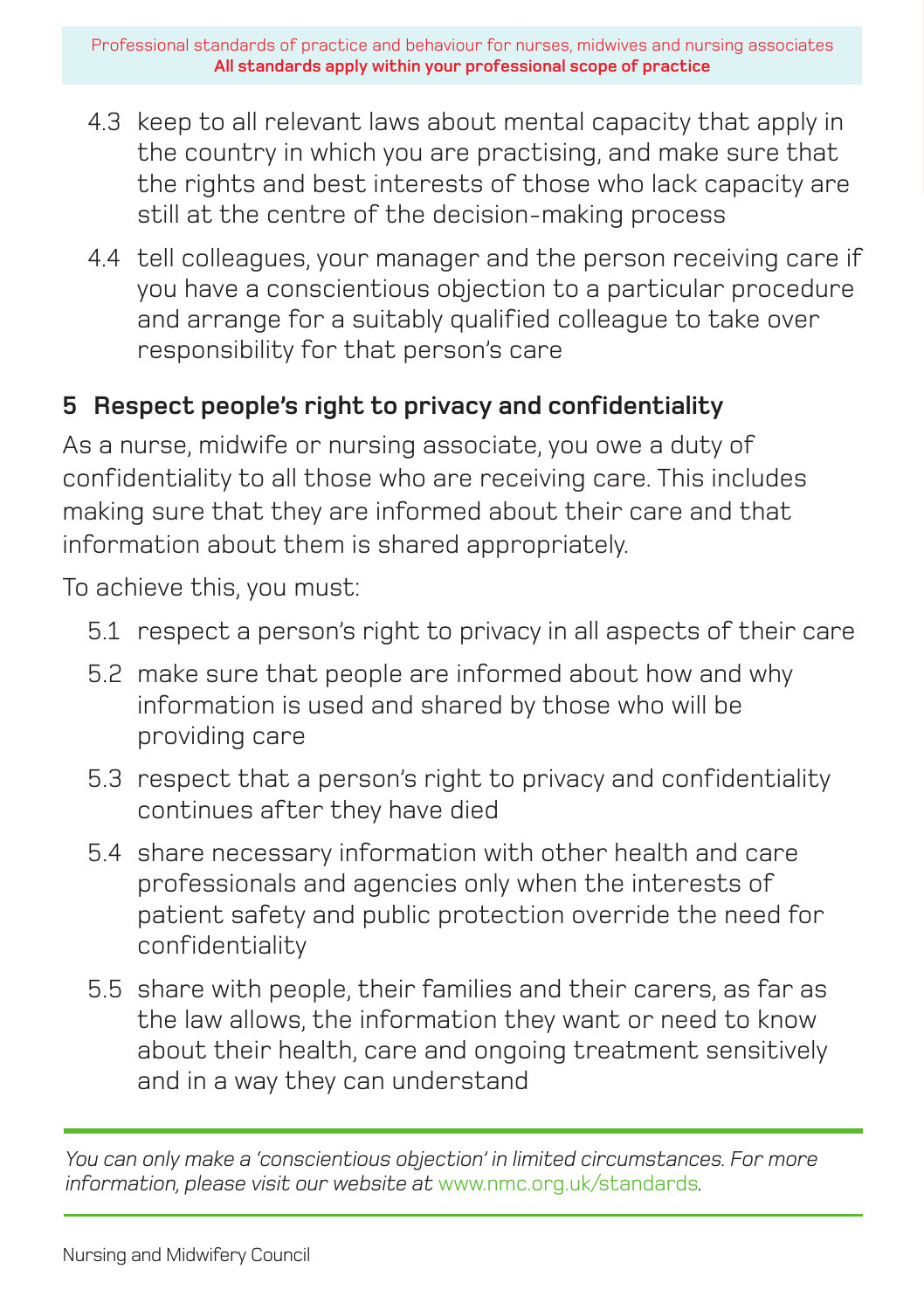### Practise effectively

You assess need and deliver or advise on treatment, or give help (including preventative or rehabilitative care) without too much delay, to the best of your abilities, on the basis of best available evidence. You communicate effectively, keeping clear and accurate records and sharing skills, knowledge and experience where appropriate. You reflect and act on any feedback you receive to improve your practice.

### **6 Always practise in line with the best available evidence**

To achieve this, you must:

- 6.1 make sure that any information or advice given is evidencebased including information relating to using any health and care products or services
- 6.2 maintain the knowledge and skills you need for safe and effective practice

### **7 Communicate clearly**

- 7.1 use terms that people in your care, colleagues and the public can understand
- 7.2 take reasonable steps to meet people's language and communication needs, providing, wherever possible, assistance to those who need help to communicate their own or other people's needs
- 7.3 use a range of verbal and non-verbal communication methods, and consider cultural sensitivities, to better understand and respond to people's personal and health needs
- 7.4 check people's understanding from time to time to keep misunderstanding or mistakes to a minimum
- 7.5 be able to communicate clearly and effectively in English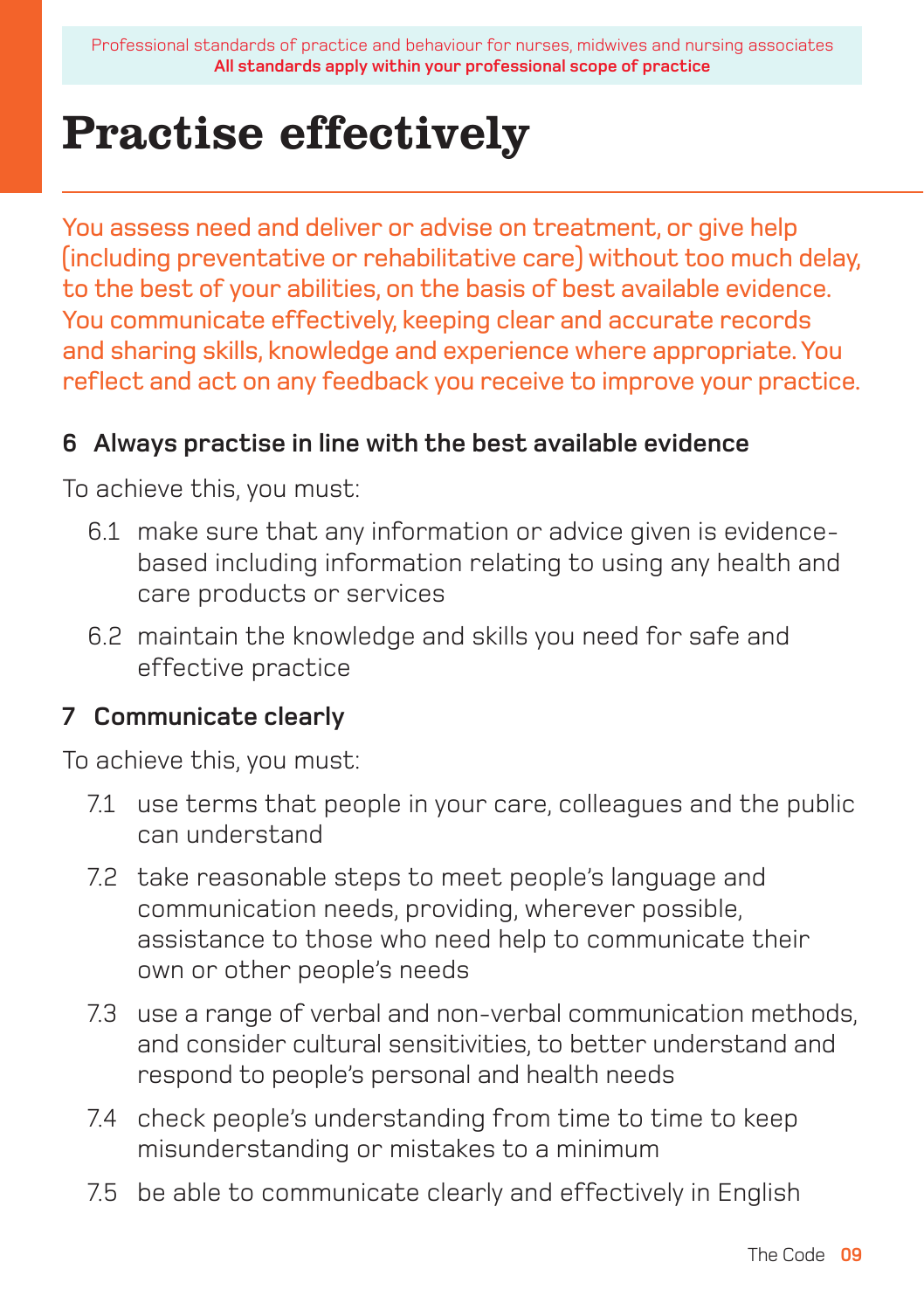### **8 Work co-operatively**

To achieve this, you must:

- 8.1 respect the skills, expertise and contributions of your colleagues, referring matters to them when appropriate
- 8.2 maintain effective communication with colleagues
- 8.3 keep colleagues informed when you are sharing the care of individuals with other health and care professionals and staff
- 8.4 work with colleagues to evaluate the quality of your work and that of the team
- 8.5 work with colleagues to preserve the safety of those receiving care
- 8.6 share information to identify and reduce risk
- 8.7 be supportive of colleagues who are encountering health or performance problems. However, this support must never compromise or be at the expense of patient or public safety

### **9 Share your skills, knowledge and experience for the benefit of people receiving care and your colleagues**

- 9.1 provide honest, accurate and constructive feedback to colleagues
- 9.2 gather and reflect on feedback from a variety of sources, using it to improve your practice and performance
- 9.3 deal with differences of professional opinion with colleagues by discussion and informed debate, respecting their views and opinions and behaving in a professional way at all times
- 9.4 support students' and colleagues' learning to help them develop their professional competence and confidence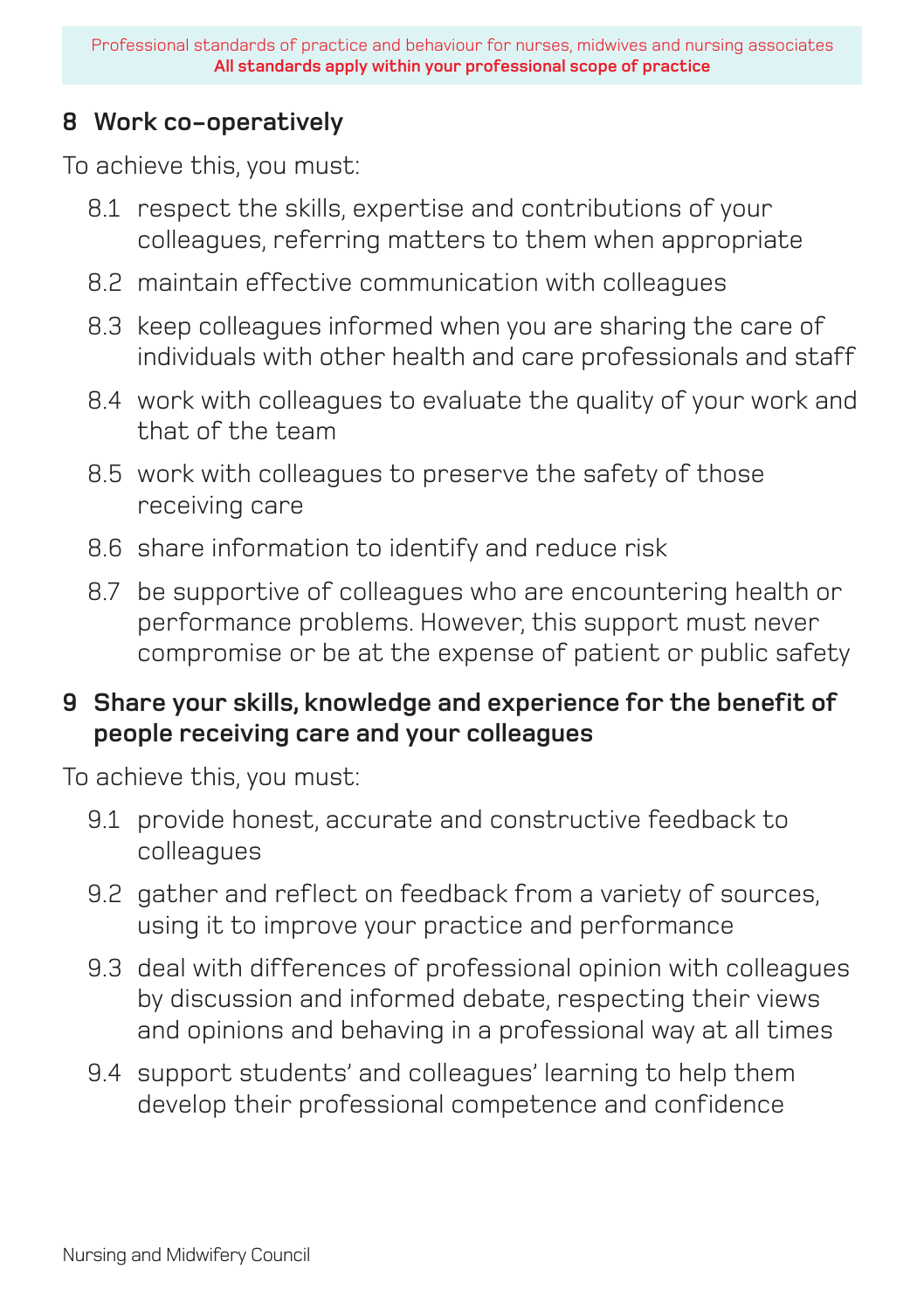### **10 Keep clear and accurate records relevant to your practice**

This applies to the records that are relevant to your scope of practice. It includes but is not limited to patient records.

- 10.1 complete records at the time or as soon as possible after an event, recording if the notes are written some time after the event
- 10.2 identify any risks or problems that have arisen and the steps taken to deal with them, so that colleagues who use the records have all the information they need
- 10.3 complete records accurately and without any falsification, taking immediate and appropriate action if you become aware that someone has not kept to these requirements
- 10.4 attribute any entries you make in any paper or electronic records to yourself, making sure they are clearly written, dated and timed, and do not include unnecessary abbreviations, jargon or speculation
- 10.5 take all steps to make sure that records are kept securely
- 10.6 collect, treat and store all data and research findings appropriately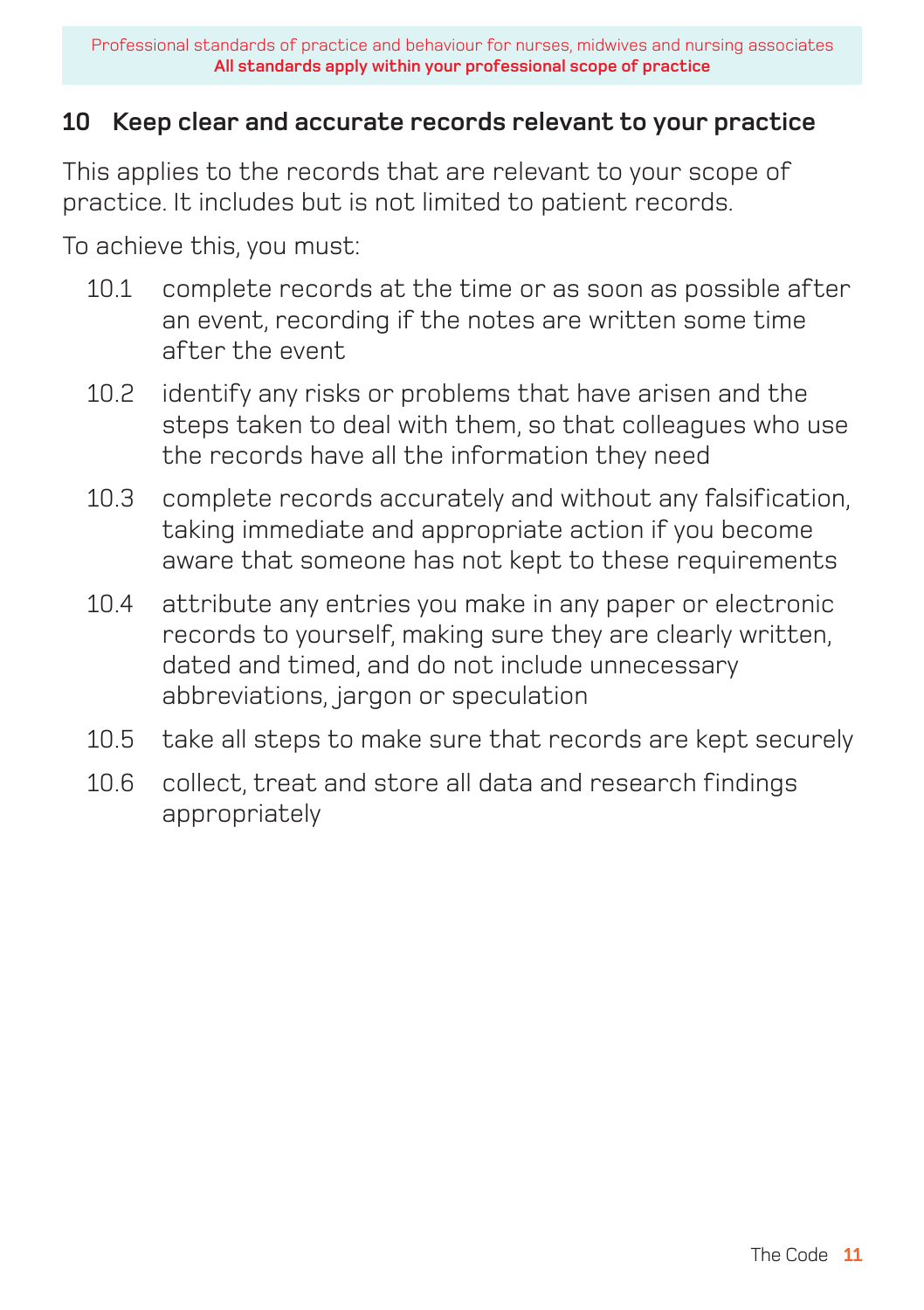### **11 Be accountable for your decisions to delegate tasks and duties to other people**

To achieve this, you must:

- 11.1 only delegate tasks and duties that are within the other person's scope of competence, making sure that they fully understand your instructions
- 11.2 make sure that everyone you delegate tasks to is adequately supervised and supported so they can provide safe and compassionate care
- 11.3 confirm that the outcome of any task you have delegated to someone else meets the required standard
- **12 Have in place an indemnity arrangement which provides appropriate cover for any practice you take on as a nurse, midwife or nursing associate in the United Kingdom**

To achieve this, you must:

12.1 make sure that you have an appropriate indemnity arrangement in place relevant to your scope of practice

For more information, please visit our website at www.nmc.org.uk/indemnity.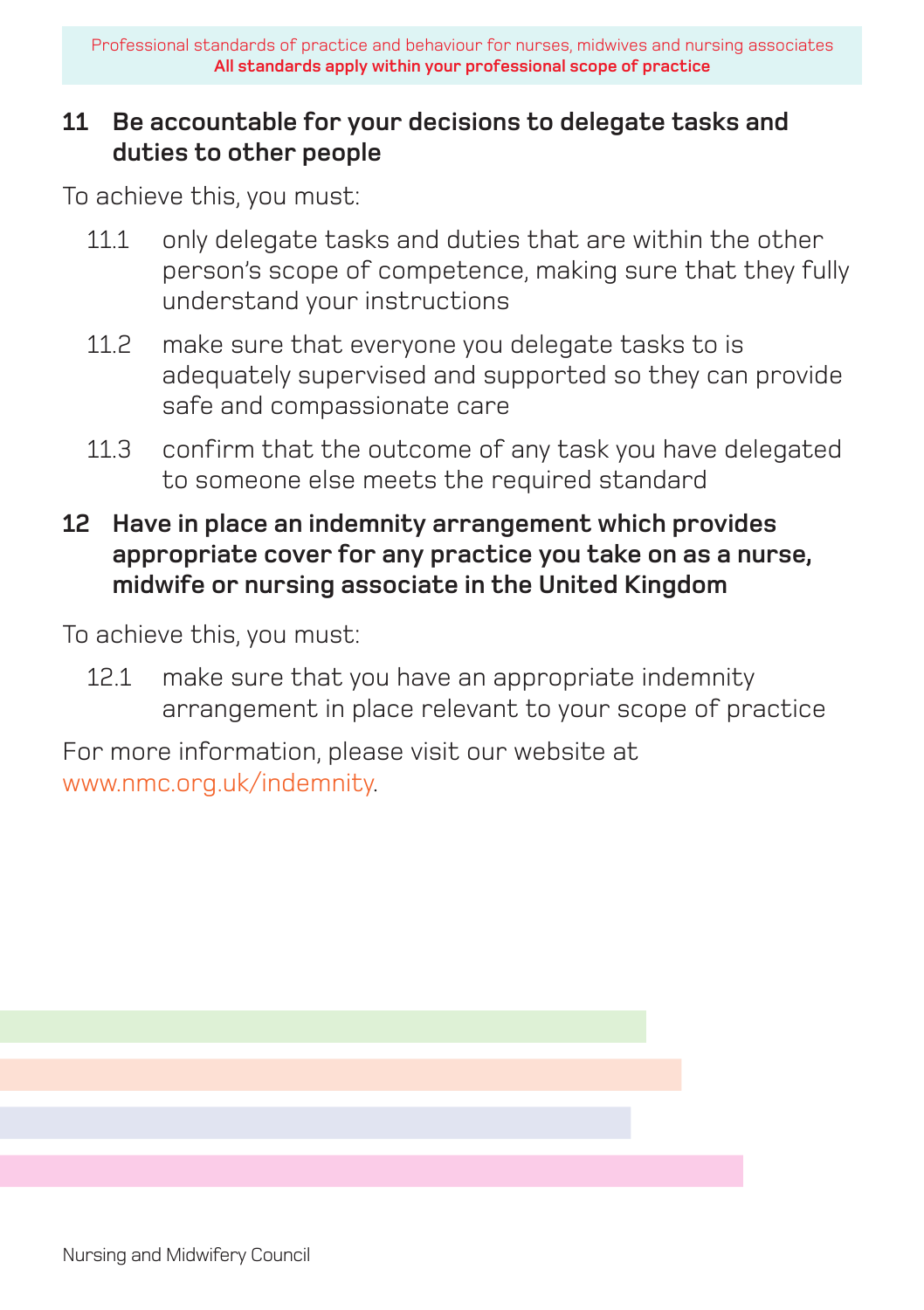### Preserve safety

You make sure that patient and public safety is not affected. You work within the limits of your competence, exercising your professional 'duty of candour' and raising concerns immediately whenever you come across situations that put patients or public safety at risk. You take necessary action to deal with any concerns where appropriate.

#### **13 Recognise and work within the limits of your competence**

To achieve this, you must, as appropriate:

- 13.1 accurately identify, observe and assess signs of normal or worsening physical and mental health in the person receiving care
- 13.2 make a timely referral to another practitioner when any action, care or treatment is required
- 13.3 ask for help from a suitably qualified and experienced professional to carry out any action or procedure that is beyond the limits of your competence
- 13.4 take account of your own personal safety as well as the safety of people in your care
- 13.5 complete the necessary training before carrying out a new role
- **14 Be open and candid with all service users about all aspects of care and treatment, including when any mistakes or harm have taken place**

To achieve this, you must:

14.1 act immediately to put right the situation if someone has suffered actual harm for any reason or an incident has happened which had the potential for harm.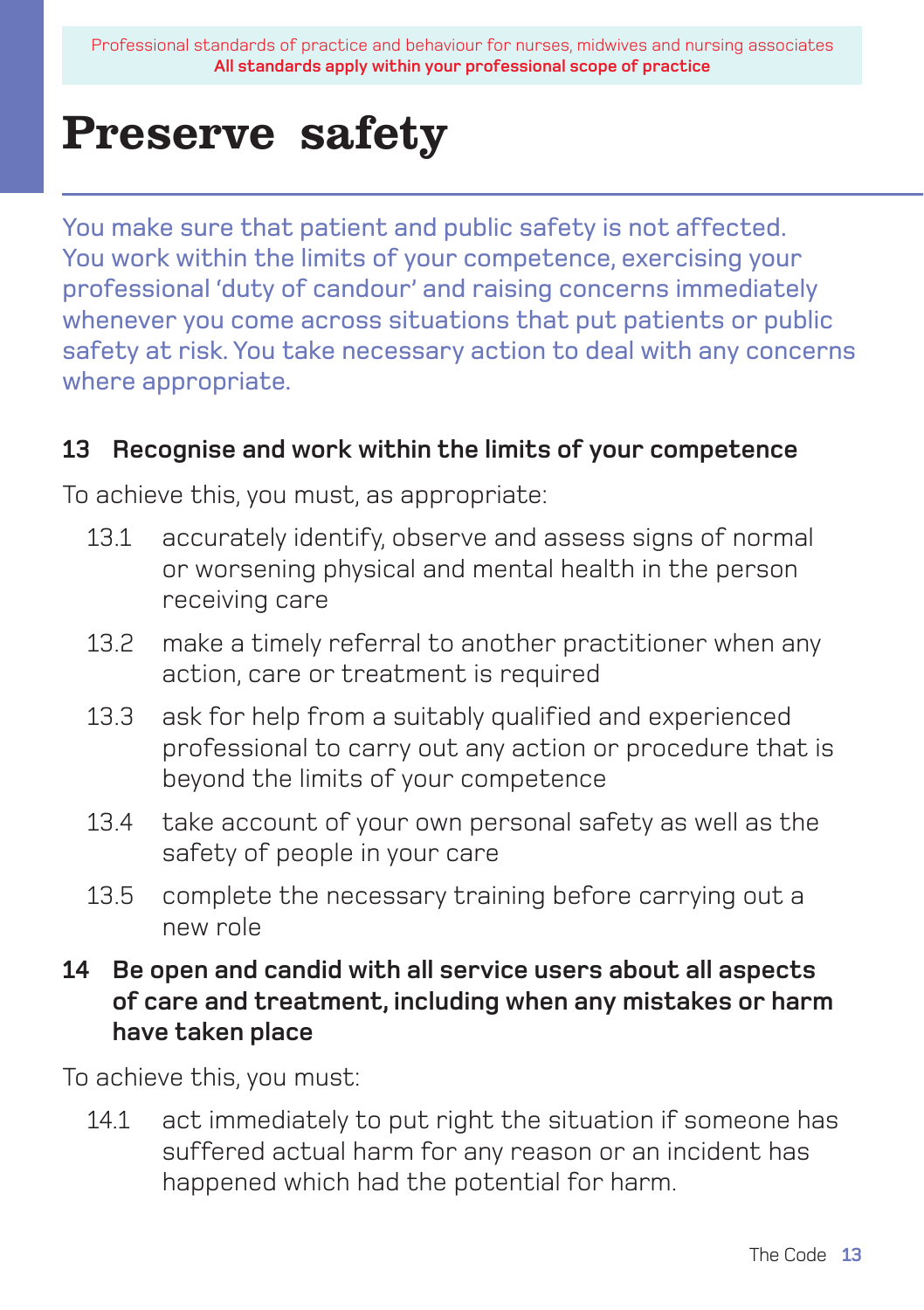- 14.2 explain fully and promptly what has happened, including the likely effects, and apologise to the person affected and, where appropriate, their advocate, family or carers
- 14.3 document all these events formally and take further action (escalate) if appropriate so they can be dealt with quickly

### **15 Always offer help if an emergency arises in your practice setting or anywhere else**

To achieve this, you must:

- 15.1 only act in an emergency within the limits of your knowledge and competence
- 15.2 arrange, wherever possible, for emergency care to be accessed and provided promptly
- 15.3 take account of your own safety, the safety of others and the availability of other options for providing care

### **16 Act without delay if you believe that there is a risk to patient safety or public protection**

To achieve this, you must:

- 16.1 raise and, if necessary, escalate any concerns you may have about patient or public safety, or the level of care people are receiving in your workplace or any other health and care setting and use the channels available to you in line with our guidance and your local working practices
- 16.2 raise your concerns immediately if you are being asked to practise beyond your role, experience and training

*The professional duty of candour is about openness and honesty when things go wrong. "Every healthcare professional must be open and honest with patients when something goes wrong with their treatment or care which causes, or has the potential to cause, harm or distress." Joint statement from the Chief Executives of statutory regulators of healthcare professionals*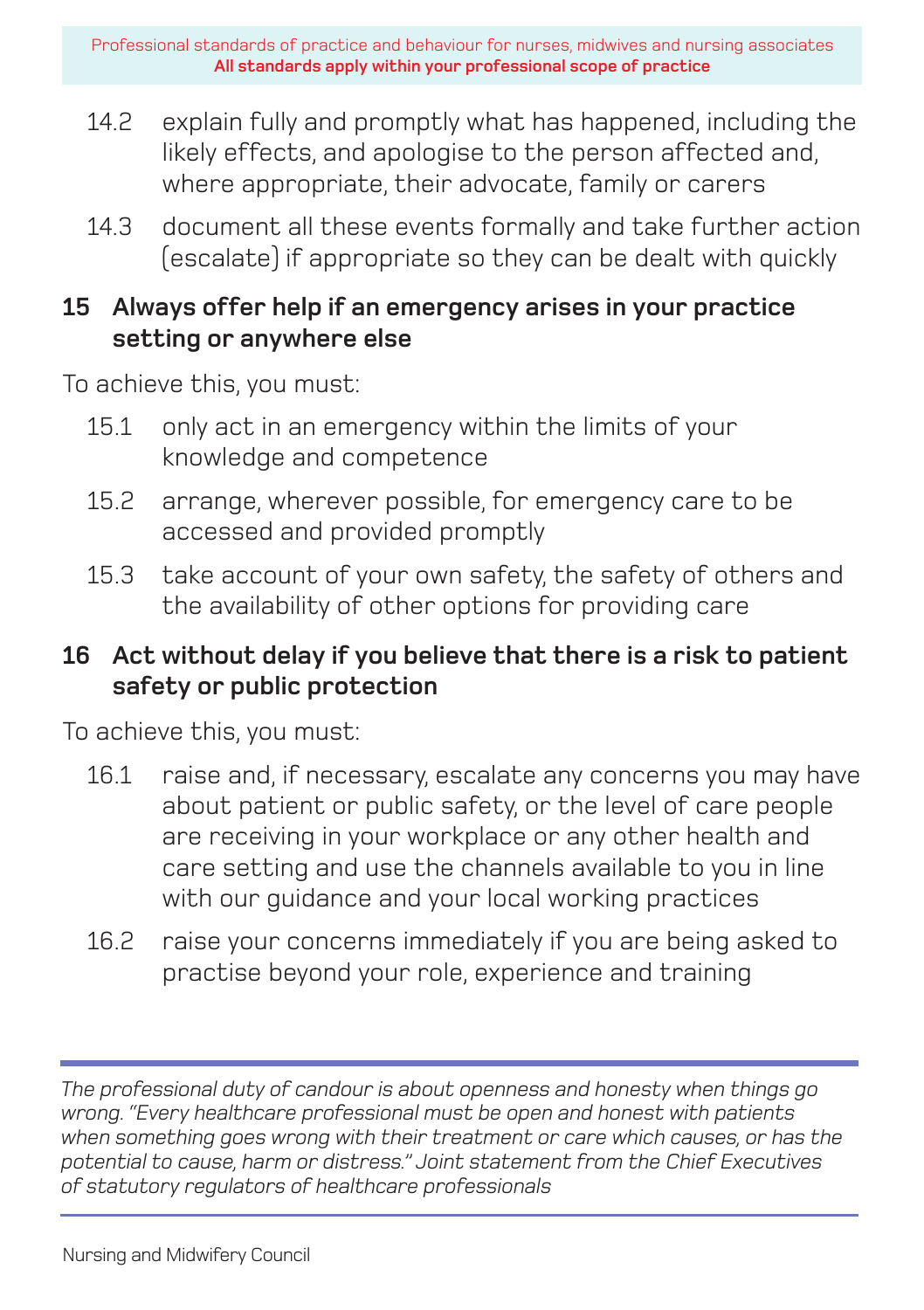- 16.3 tell someone in authority at the first reasonable opportunity if you experience problems that may prevent you working within the Code or other national standards, taking prompt action to tackle the causes of concern if you can
- 16.4 acknowledge and act on all concerns raised to you, investigating, escalating or dealing with those concerns where it is appropriate for you to do so
- 16.5 not obstruct, intimidate, victimise or in any way hinder a colleague, member of staff, person you care for or member of the public who wants to raise a concern
- 16.6 protect anyone you have management responsibility for from any harm, detriment, victimisation or unwarranted treatment after a concern is raised

For more information, please visit our website at www.nmc.org.uk/raisingconcerns.

### **17 Raise concerns immediately if you believe a person is vulnerable or at risk and needs extra support and protection**

- 17.1 take all reasonable steps to protect people who are vulnerable or at risk from harm, neglect or abuse
- 17.2 share information if you believe someone may be at risk of harm, in line with the laws relating to the disclosure of information
- 17.3 have knowledge of and keep to the relevant laws and policies about protecting and caring for vulnerable people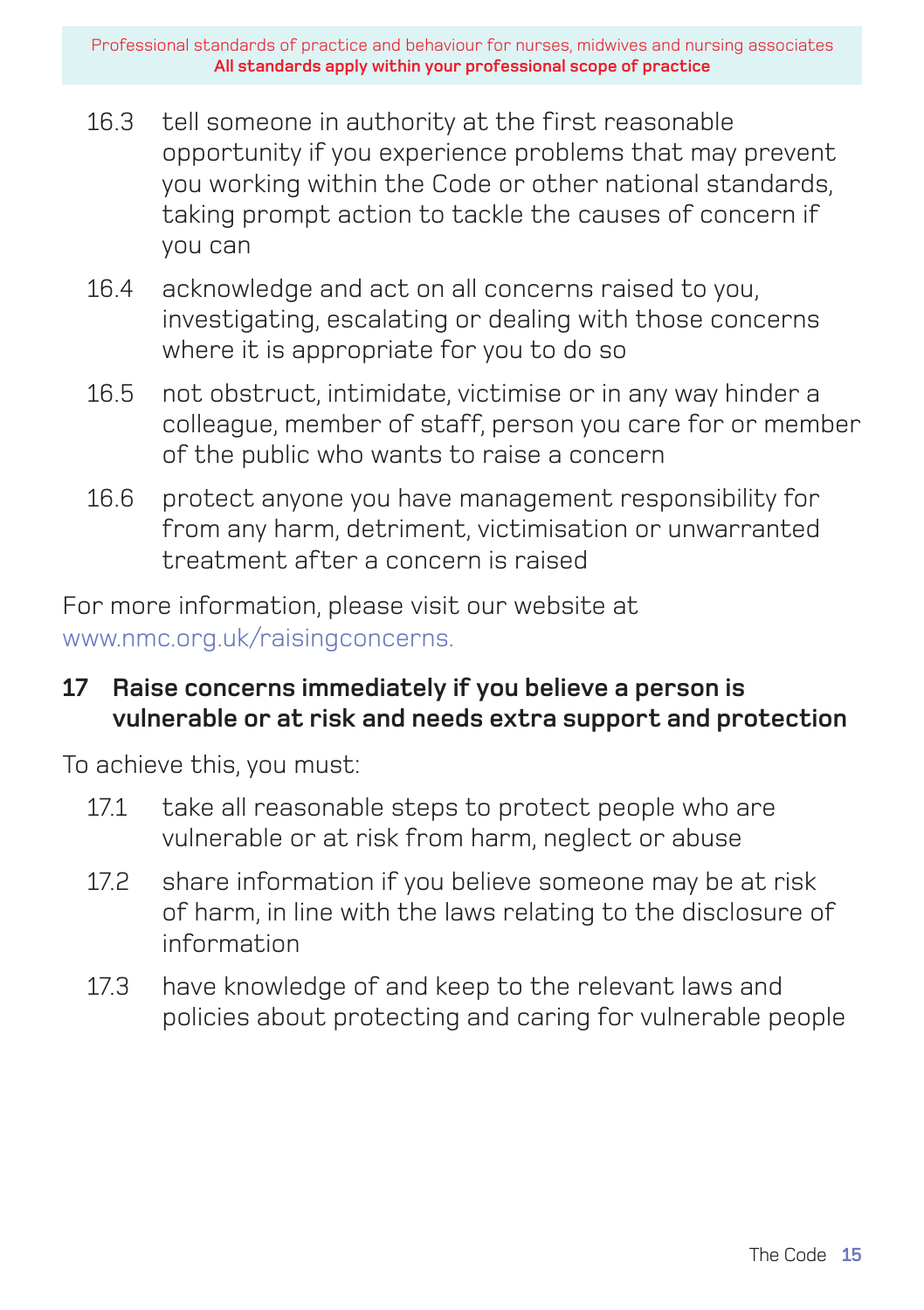### **18 Advise on, prescribe, supply, dispense or administer medicines within the limits of your training and competence, the law, our guidance and other relevant policies, guidance and regulations**

To achieve this, you must:

- 18.1 prescribe, advise on, or provide medicines or treatment, including repeat prescriptions (only if you are suitably qualified) if you have enough knowledge of that person's health and are satisfied that the medicines or treatment serve that person's health needs
- 18.2 keep to appropriate guidelines when giving advice on using controlled drugs and recording the prescribing, supply, dispensing or administration of controlled drugs
- 18.3 make sure that the care or treatment you advise on, prescribe, supply, dispense or administer for each person is compatible with any other care or treatment they are receiving, including (where possible) over-the-counter medicines
- 18.4 take all steps to keep medicines stored securely
- 18.5 wherever possible, avoid prescribing for yourself or for anyone with whom you have a close personal relationship

Prescribing is not within the scope of practice of everyone on our register. Nursing associates don't prescribe, but they may supply, dispense and administer medicines. Nurses and midwives who have successfully completed a further qualification in prescribing and recorded it on our register are the only people on our register that can prescribe.

For more information, please visit our website at www.nmc.org.uk/standards.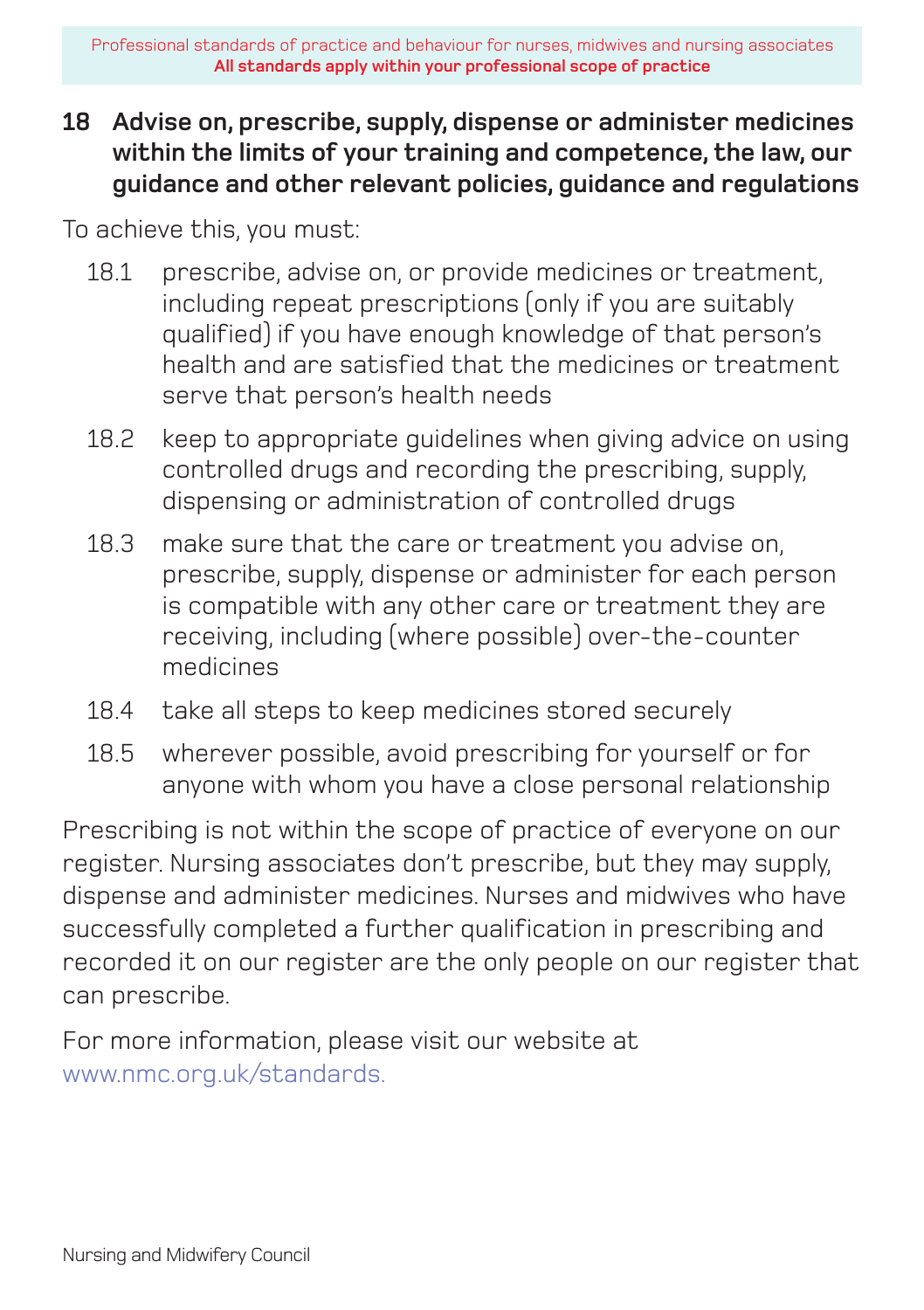### **19 Be aware of, and reduce as far as possible, any potential for harm associated with your practice**

To achieve this, you must:

- 19.1 take measures to reduce as far as possible, the likelihood of mistakes, near misses, harm and the effect of harm if it takes place
- 19.2 take account of current evidence, knowledge and developments in reducing mistakes and the effect of them and the impact of human factors and system failures (see the note below)
- 19.3 keep to and promote recommended practice in relation to controlling and preventing infection
- 19.4 take all reasonable personal precautions necessary to avoid any potential health risks to colleagues, people receiving care and the public

*Human factors refer to environmental, organisational and job factors, and human and individual characteristics, which influence behaviour at work in a way which can affect health and safety – Health and Safety Executive. You can find more information at www.hse.gov.uk.*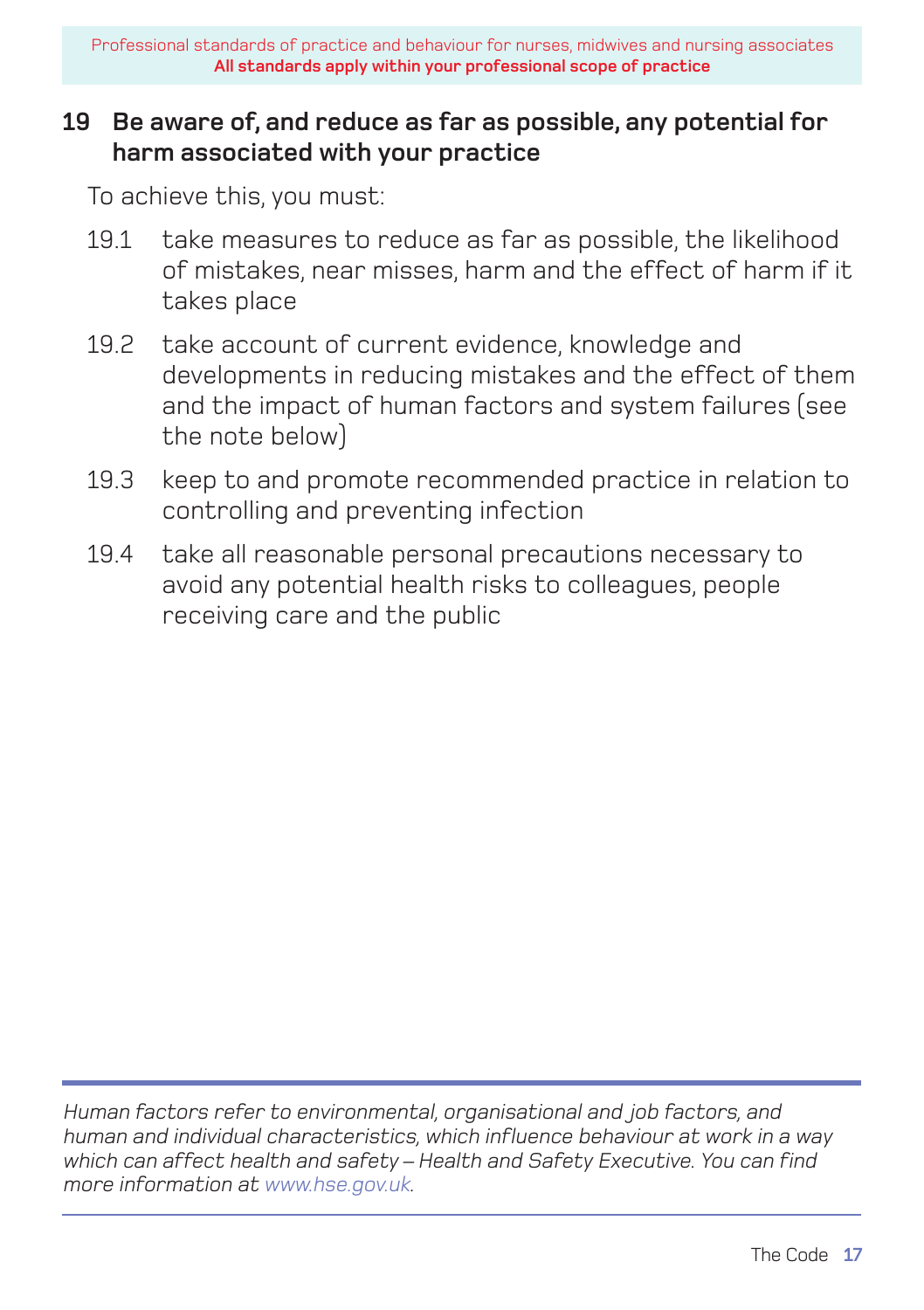## Promote professionalism and trust

You uphold the reputation of your profession at all times. You should display a personal commitment to the standards of practice and behaviour set out in the Code. You should be a model of integrity and leadership for others to aspire to. This should lead to trust and confidence in the professions from patients, people receiving care, other health and care professionals and the public.

### **20 Uphold the reputation of your profession at all times**

- 20.1 keep to and uphold the standards and values set out in the Code
- 20.2 act with honesty and integrity at all times, treating people fairly and without discrimination, bullying or harassment
- 20.3 be aware at all times of how your behaviour can affect and influence the behaviour of other people
- 20.4 keep to the laws of the country in which you are practising
- 20.5 treat people in a way that does not take advantage of their vulnerability or cause them upset or distress
- 20.6 stay objective and have clear professional boundaries at all times with people in your care (including those who have been in your care in the past), their families and carers
- 20.7 make sure you do not express your personal beliefs (including political, religious or moral beliefs) to people in an inappropriate way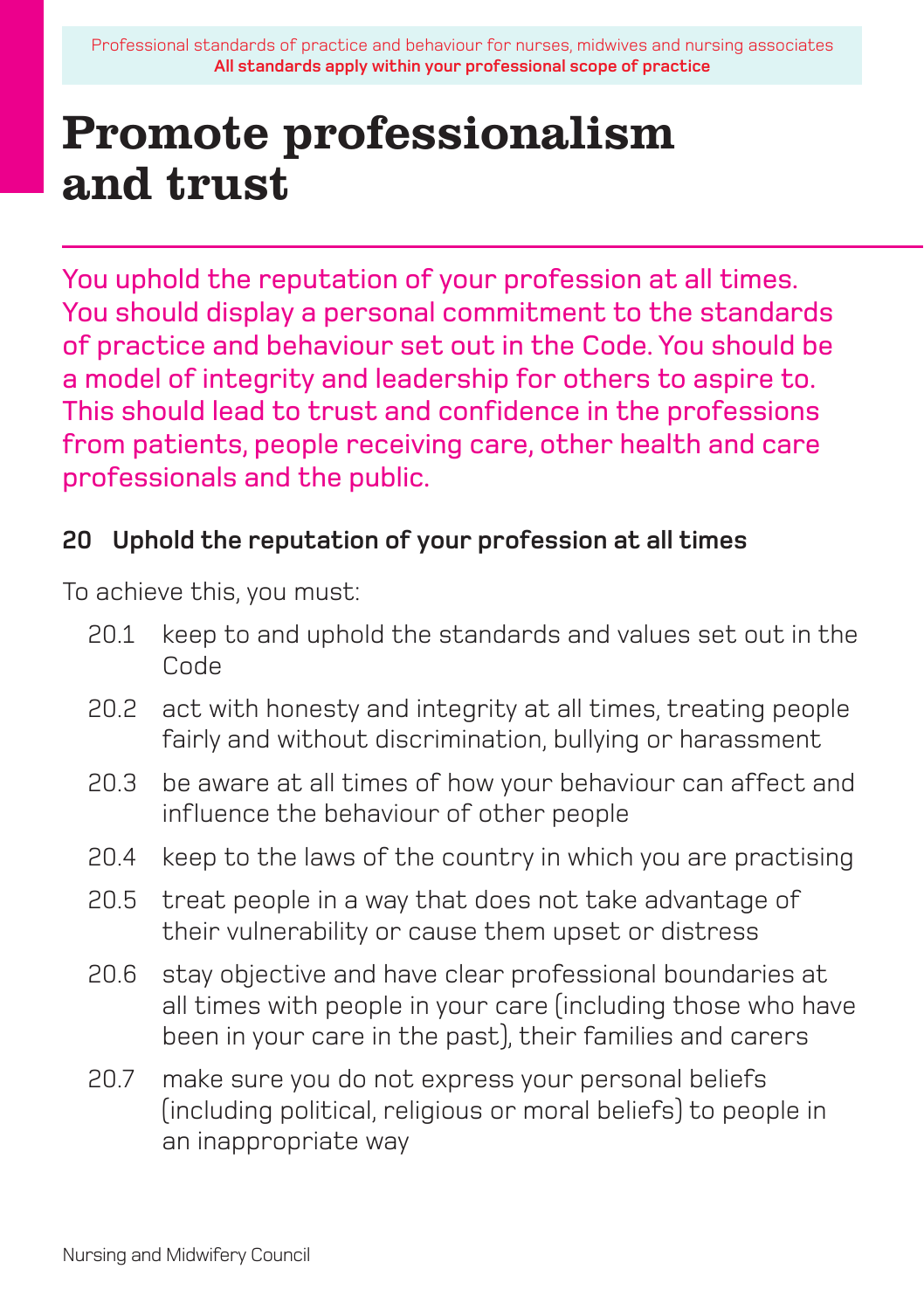- 20.8 act as a role model of professional behaviour for students and newly qualified nurses, midwives and nursing associates to aspire to
- 20.9 maintain the level of health you need to carry out your professional role
- 20.10 use all forms of spoken, written and digital communication (including social media and networking sites) responsibly, respecting the right to privacy of others at all times

For more guidance on using social media and networking sites, please visit our website at www.nmc.org.uk/standards.

### **21 Uphold your position as a registered nurse, midwife or nursing associate**

- 21.1 refuse all but the most trivial gifts, favours or hospitality as accepting them could be interpreted as an attempt to gain preferential treatment
- 21.2 never ask for or accept loans from anyone in your care or anyone close to them
- 21.3 act with honesty and integrity in any financial dealings you have with everyone you have a professional relationship with, including people in your care
- 21.4 make sure that any advertisements, publications or published material you produce or have produced for your professional services are accurate, responsible, ethical, do not mislead or exploit vulnerabilities and accurately reflect your relevant skills, experience and qualifications
- 21.5 never use your status as a registered professional to promote causes that are not related to health
- 21.6 cooperate with the media only when it is appropriate to do so, and then always protecting the confidentiality and dignity of people receiving treatment or care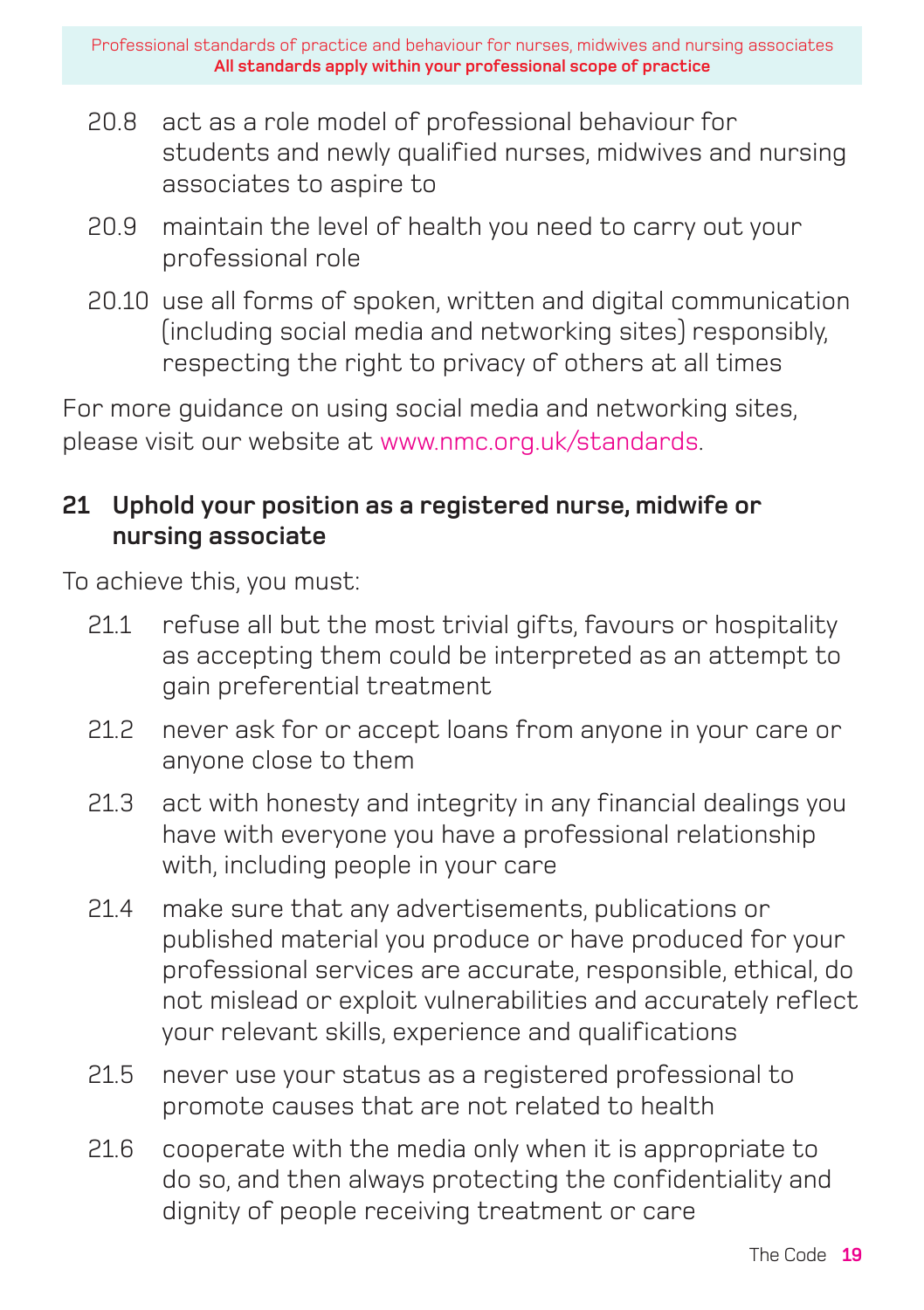#### **22 Fulfil all registration requirements**

To achieve this, you must:

- 22.1 keep to any reasonable requests so we can oversee the registration process
- 22.2 keep to our prescribed hours of practice and carry out continuing professional development activities
- 22.3 keep your knowledge and skills up to date, taking part in appropriate and regular learning and professional development activities that aim to maintain and develop your competence and improve your performance

For more information, please visit our website at www.nmc.org.uk/standards.

### **23 Cooperate with all investigations and audits**

This includes investigations or audits either against you or relating to others, whether individuals or organisations. It also includes cooperating with requests to act as a witness in any hearing that forms part of an investigation, even after you have left the register.

- 23.1 cooperate with any audits of training records, registration records or other relevant audits that we may want to carry out to make sure you are still fit to practise
- 23.2 tell both us and any employers as soon as you can about any caution or charge against you, or if you have received a conditional discharge in relation to, or have been found guilty of, a criminal offence (other than a protected caution or conviction)
- 23.3 tell any employers you work for if you have had your practice restricted or had any other conditions imposed on you by us or any other relevant body.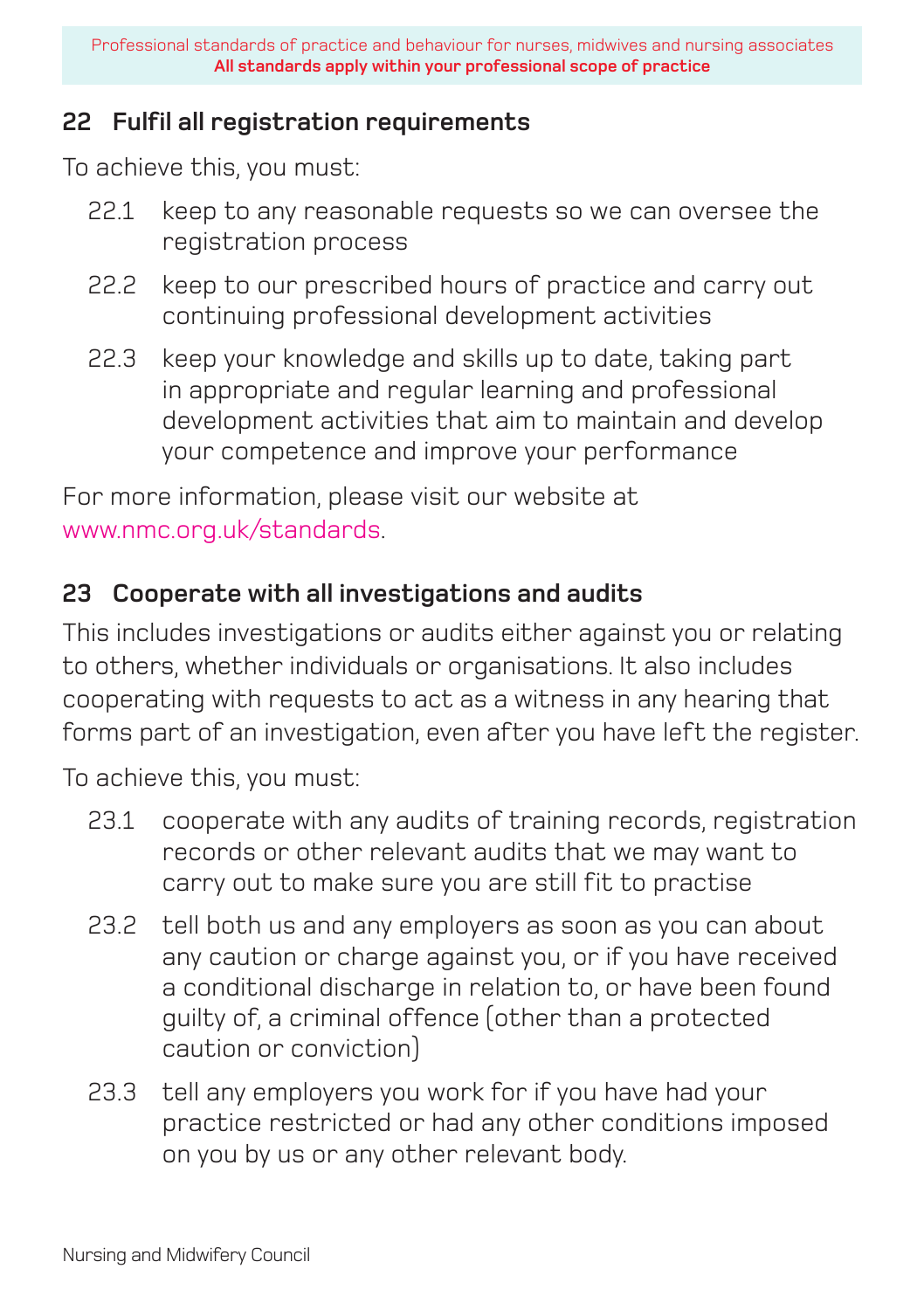- 23.4 tell us and your employers at the first reasonable opportunity if you are or have been disciplined by any regulatory or licensing organisation, including those who operate outside of the professional health and care environment
- 23.5 give your NMC Pin when any reasonable request for it is made

For more information, please visit our website at www.nmc.org.uk.

### **24 Respond to any complaints made against you professionally**

To achieve this, you must:

- 24.1 never allow someone's complaint to affect the care that is provided to them
- 24.2 use all complaints as a form of feedback and an opportunity for reflection and learning to improve practice

*When telling your employers, this includes telling (i) any person, body or organisation you are employed by, or intend to be employed by, as a nurse, midwife or nursing associate; and (ii) any person, body or organisation with whom you have an arrangement to provide services as a nurse, midwife or nursing associate.*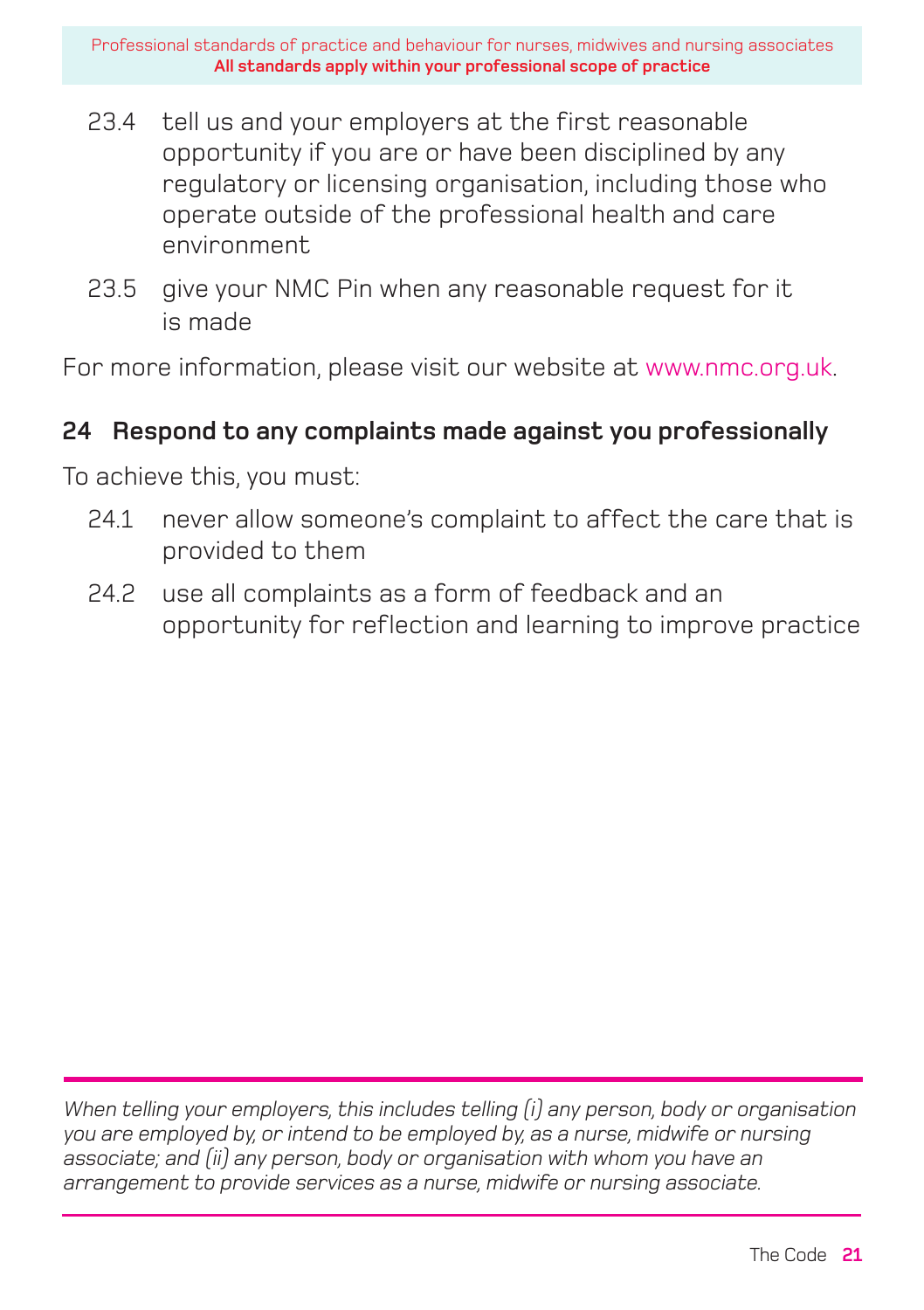### **25 Provide leadership to make sure people's wellbeing is protected and to improve their experiences of the health and care system**

To achieve this, you must:

- 25.1 identify priorities, manage time, staff and resources effectively and deal with risk to make sure that the quality of care or service you deliver is maintained and improved, putting the needs of those receiving care or services first
- 25.2 support any staff you may be responsible for to follow the Code at all times. They must have the knowledge, skills and competence for safe practice; and understand how to raise any concerns linked to any circumstances where the Code has, or could be, broken

Throughout their career, all our registrants will have opportunities to demonstrate leadership qualities, regardless of whether or not they occupy formal leadership positions.